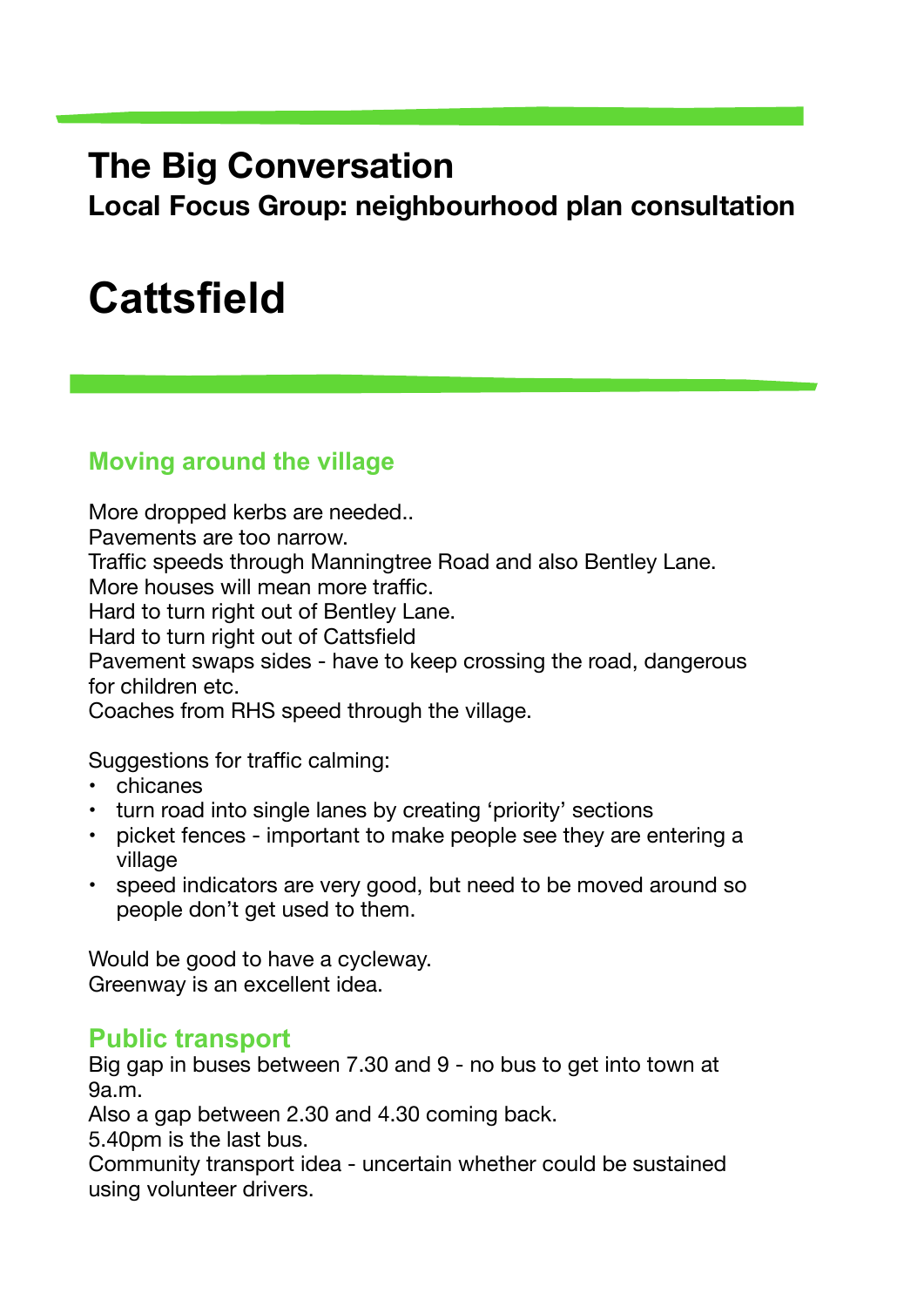#### **Village facilities**

Area in front of the hairdresser and vet is a mess. Could it be improved using CIL money?

Would be very good to have play equipment or landscaped natural play features by the shop/behind the Hall/in the playing field. Needs to be in view of the shop patio.

Hall - would be good to have areas of relaxed seating/armchairs etc.

#### **Natural environment**

Keep hedges and trees.

Identify the trees we want to keep so that we can act quickly if they are threatened.

Need to think about how we can protect the rest of the AONB from being built on in the way proposed in Church Road.

Drains are a major problem for some people in Cattsfield, costs more to insure, intermittent 'backing up'. What are the implications if new properties are built in the village? Can anything be specified which would influence future planning applications?

#### **Housing**

We need 2/3 bedroom houses, affordable. Also single storey houses for older people to downsize to.

New housing needs to be low level, to fit in with the character of the village, which is mostly bungalows.

Some disagreement about whether social housing (ie any future housing association housing) should be limited to local people or people with a connection to the village. Some agreed, others thought we should take people in housing need wherever they are from.